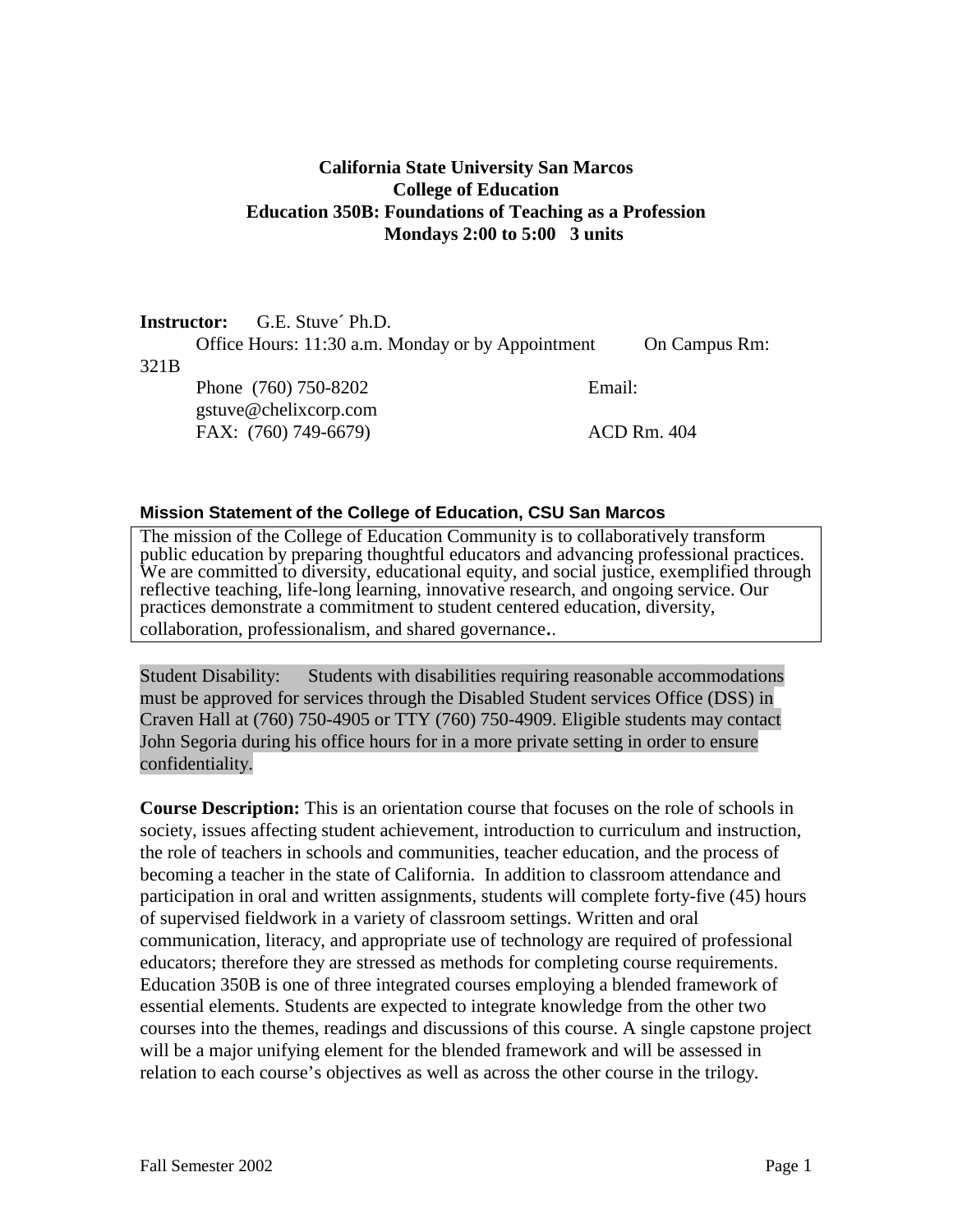**Purpose and Goals:** The intent of this course is to help students appreciate the role of formal education in society, to understand aspects of global education, and to explore some of the major issues facing teachers and the education profession today. The course is intended for individuals interested in becoming teachers, and/or for

those interested in promoting quality education. Upon completion of this course, the student should understand the nature of formalized education in the United States and should be able to assess his/her interest in teaching as a career. Major topics include:

- Understanding the role of schools in society.
- Exploring philosophies and contemporary issues in education.
- Understanding the history, rationale, and legal foundations of inclusive education.
- Understanding the qualifications and credentialing process to teach in California.
- Understanding and appreciating the student as an individual.
- Assessing the roles of teachers in schools and in the education of all children.
- Understanding factors affecting student achievement.
- Understanding critical issues in curriculum and instruction.
- Clarification of motives for choosing teaching as a career.
- Understanding educational reform movements

### **Required Materials:**

Armstrong D.G. , Henson, H.T. and Savage, T.V. (2001). Teaching Today, Merrill Prentice-hall.

Villa, Richard A. and Thousand, Jacqueline S. (1995). Creating an Inclusinve School. Alexandria, VA: Association for Supervision and Curriculum Development.

Essays distributed by the instructor including:

"Laws Related to Special Education that Affect Teachers" by J. Thousand ""Gold Star Junkies" by David Ruenzel

"How Culture Shapes Math Instruction in Japan, Germany and the U.S. by CSU Institute for Educational Reform

## **Suggested Texts/readings**

Kidder,Tracy (1989). Among Schoolchildren. Boston: Houghton-Mifflin.

Meier, Daniel R. (1997). Learning in Small Moments: Life in an Urban Classroom. New York: Teachers College Press.

Kozol, J. (1991). Savage Inequalities: Children in America's Schools. New York: Harper.

State reports i.e.; "It's Elementary," "Caught in the Middle," "Here they come-Ready or Not," "Second to None," and other works supplied and/or approved by the instructor.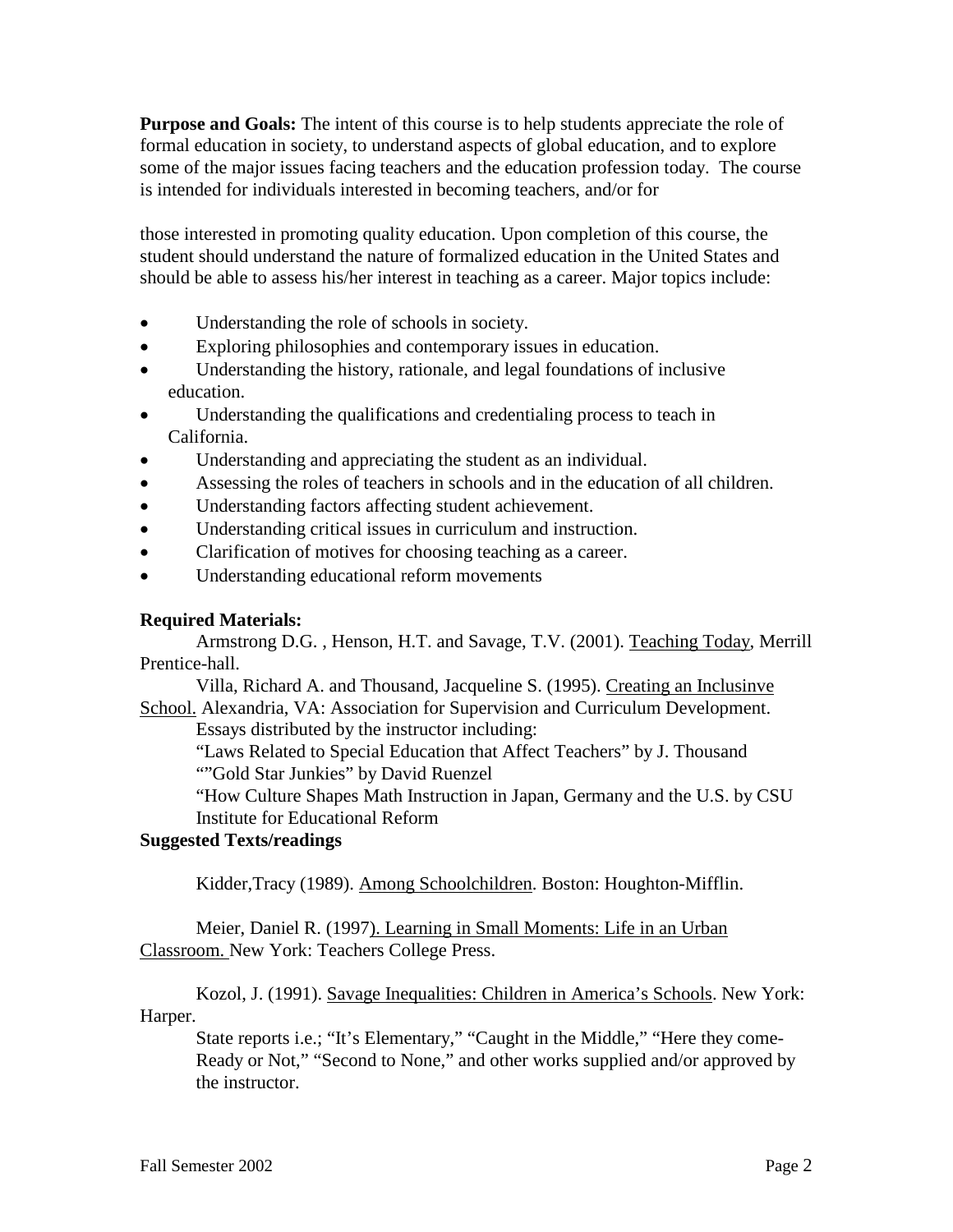### **Course Requirements**

*General Expectations*: This course is designed for dynamic learning where students take an active part in the learning process. It is therefore essential that students come to class prepared to discuss required readings, submit required assignments, conduct research, lead discussions, and participate in group activities.

*Attendance:* **The attendance policy of the College of Education (COE): Due to the dynamic and interactive nature of courses in the COE, all students are expected to attend all classes and participate actively. At a minimum, students must attend more than eighty percent of class time, or s/he may not receive a passing grade for the course at the discretion of the instructor. If you miss two class sessions, are late (or leave early) to more than three sessions, you cannot receive a grade of "A". If you miss three class sessions, your highest possible grade is a "C+" Should you have extenuating circumstances, contact the instructor as soon as possible**

*Fieldwork*: In addition to in-class work, assigned readings, and projects, students will be expected to observe a minimum of 45 hours in public schools. Each student will maintain a journal, documenting interesting observations, analysis and questions generated from observations of classrooms in various educational settings (see guidelines for field experience.) Written reports of these visits and the observation forms will be submitted on three dates listed on the tentative class schedule. These reports will be included in determining the final grade. These "field experiences may be included in the requirements for admission to the CSUSM Teacher Credential program.

*Reading Log*: Students are expected to read and keep a log summarizing at least **five** articles selected from newspapers, magazines, and/or professional journals. The articles chosen should relate to education in general and to the topics mentioned in the text. No readings logs will be accepted after 11/11. Entries for the log are to provide the following:

- title, source, and date of the article, and  $Log #-i.e., "Log # 3$
- a brief summary of the main points
- personal reflections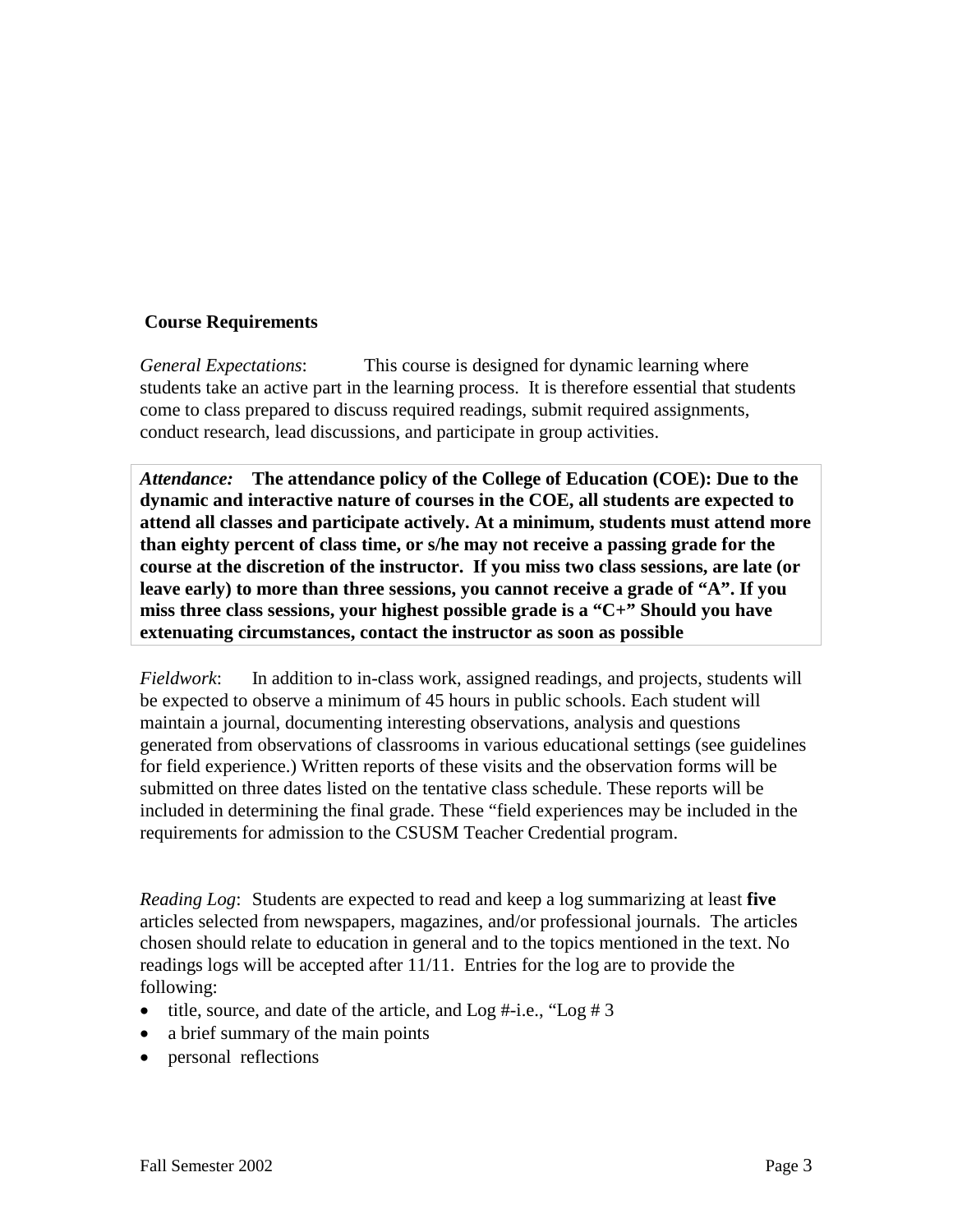You may be asked to share these articles with other students. The log will be collected and will be reflected in the final grade.

*Teacher Interview*: Students will interview a teacher and write a 3 to 4 page summary of the information learned. Specific details will be distributed and discussed in the first class.

*Technology Assignments*: students are expected to demonstrate competency in the use of various forms of technology (i.e., word processing, electronic mail, use of the Internet and/or multimedia presentations). Several assignments will require use of the Internet.

*Capstone Project:* This project is designed to integrate the material and learning from the three courses included in the integrated program. Each student will participate in a group presentation on a major contemporary issue in education. The topics and the assessment plan for the Capstone Project will be discussed in class.

| TOPICS TOT the Capstone I Toject Osca III the I ast |                       |                          |              |  |
|-----------------------------------------------------|-----------------------|--------------------------|--------------|--|
| <b>Bilingual Education</b>                          | Student Promotion and | <b>Special Education</b> | Title $V$    |  |
|                                                     | Retention             |                          | compensatory |  |
|                                                     |                       |                          | education    |  |
| Gifted and Talented                                 | Magnet /Charter       | Zero Tolerance           | Migrant      |  |
| Education                                           | Programs/Schools      |                          | Education    |  |

Topics for the Capstone Project Used in the Past

Under new provisions of state law, institutions of higher education are to spell out specific behaviors students will be able to perform after successfully completing a course of study. The behaviors listed below have been adopted for this class.

# *Standards of Quality and Effectiveness for Professional Teacher Preparation Programs*

*Students successfully completing Education 350:*

- are aware of their own personal values and biases and recognize ways in which these values and biases affect the teaching and learning of students.
- resist racism and acts of intolerance.

appropriately manage their professional time spent in teaching responsibilities to ensure that academic goals are met.

- understand and honor legal and professional obligations to protect the privacy, health, and safety of students, families, and other school professionals
- are aware of and act in accordance with ethical considerations
- they model ethical behaviors for students.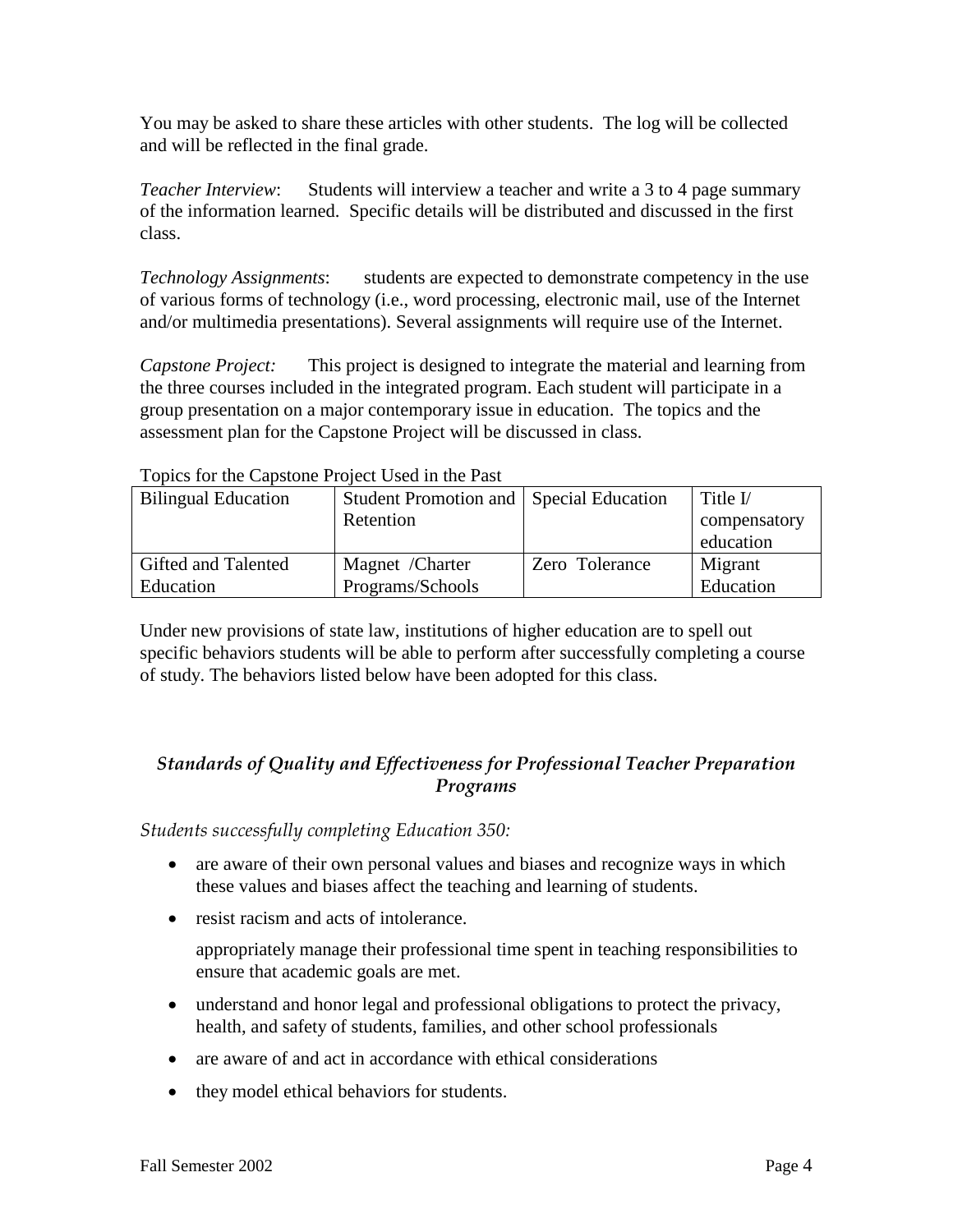- understand and honor all laws relating to professional misconduct and moral fitness.
- know and use principles of universal design to differentiate instruction and develop accommodations and modifications in curriculum, assessment, and instruction in order to ensure that special populations including students with identified disabilities, students with behavior intervention plans, and students considered gifted and talented have access to and actively participate in the general education core curriculum.
- can articulate the rationale for inclusive educational opportunities for all students.
- are familiar with major disability characteristics and strategies for accommodating those differences in the classroom. They know the eligibility criteria for special services (e.g., special education, gifted and talented services
- are familiar with their legal and ethical responsibilities to participate in the Individual Education Program (IEP) process and implement students' IEPs with integrity.
- use pre-referral processes such as the Student Study Team and consultation with general and special education colleagues rather than automatic referral of students to special education or other exceptional services
- collaborate with special educators and other specialized support personnel to plan for, teach, and assess the students with special characteristics for whom they are responsible
- use natural peer supports (e.g., partner learning, peer tutoring, classroom meetings), collaborative teaching and learning methods, and other appropriate materials and technologies (including assistive technologies) to a) create a caring classroom community in which students value one another's differences, b) develop the social competence of and relationships among class members, and c) meet the educational and social/emotional needs of individual students

**Class Assessments/ Grading:** From time to time the instructor will administer short assessments to determine student comprehension of the concepts being presented in class discussions and lectures.

The following point system will be used in determining the final grade:

Attendance and Class Participation (10 points), Teacher Interview (10 points), Reading Log (25 points), Capstone Project (20 points), Field Experience (20 points), Technology Assignments (5 points) Final (10 points).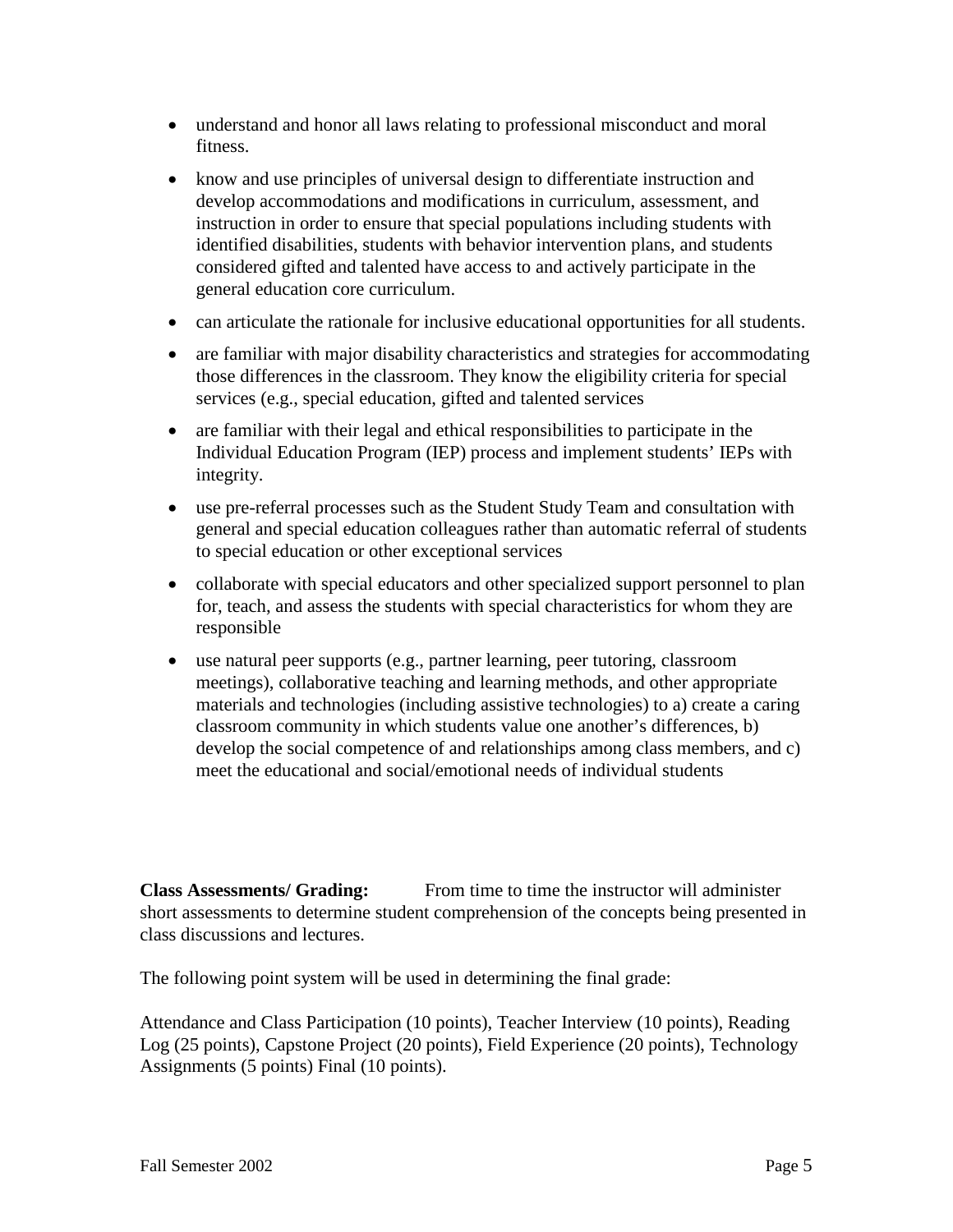The total number of points earned out of 100 possible will determine grades.

|           | $100 - 95$ | $A - 94 - 90$ | $B+86-89$     | B 85-88   | $B - 80 - 84$ |
|-----------|------------|---------------|---------------|-----------|---------------|
| $C_{\pm}$ | 78-79      | C 73-77       | $C - 70 - 72$ | D $60-69$ | F 59-         |

Tentative CLASS SCHEDULE (as of 9/9)

| <b>Date</b> | <b>Topic</b>                                                                                                                                                              | <b>Next</b>                                          |
|-------------|---------------------------------------------------------------------------------------------------------------------------------------------------------------------------|------------------------------------------------------|
|             |                                                                                                                                                                           | <b>Assignment</b>                                    |
| 9/2         | <b>Holiday-No Class</b>                                                                                                                                                   |                                                      |
| 9/9         | Course overview, introductions, field experience<br>guidelines, class discussion-"Why do you want to<br>become a teacher"<br>Overview of the credentialing process        | Read textbook<br>Chap.11<br>Interview a<br>teacher   |
| 9/16        | <b>Historical Roots of Education in America</b><br><b>Discuss Teacher Interviews</b>                                                                                      | Read Chap.1<br>&10<br><b>Fieldwork</b><br>discussion |
| 9/23        | Fieldwork Discussion #1. - focus on school<br>climate, children at play<br>Teaching in an Age of Change<br>The influence of Teachers                                      | Read Chap 5<br>& 4                                   |
| 9/30        | Exceptional Learners and their needs: school<br>reactions categorical programs: GATE, Special<br>Education, LEP/NEP (ELL). Title I, etc                                   | Read Chap. 8                                         |
| 10/7        | Classroom Management, School discipline,<br>suspension/expulsion Start technology assignment                                                                              | Read Chap. 6                                         |
| 10/14       | Learners Rights, major laws impacting school<br>practices<br><b>Educational Philosophies.</b>                                                                             | Read Chap. 14<br>& 7                                 |
| 10/21       | Field Experience Discussion #2.-discipline<br><b>Curriculum and Instruction</b>                                                                                           | Read Chap. 15                                        |
| 10/28       | School Governance, role of the state, county and<br>local school districts. Superintendent, Board power<br>and responsibilities, Teacher Unions- Teacher<br><b>Ethics</b> | Read<br>Chap.12& 10<br>Technology<br>assignment      |